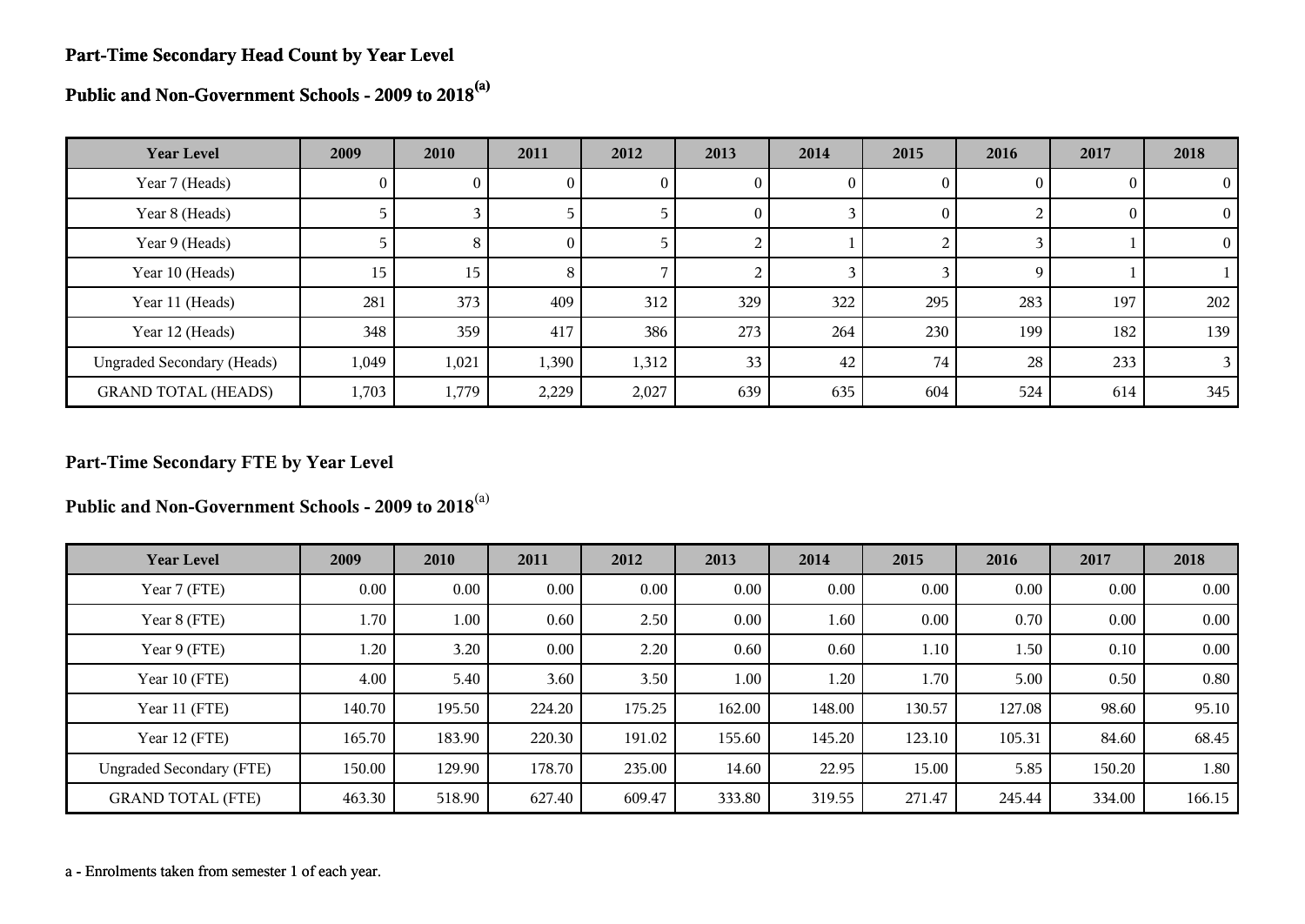# **Part-Time Secondary Head Count by Year Level**

# **Public Schools - 2009 to 2018(a)**

| <b>Year Level</b>                 | 2009  | 2010  | 2011         | 2012  | 2013             | 2014         | 2015 | 2016     | 2017 | 2018     |
|-----------------------------------|-------|-------|--------------|-------|------------------|--------------|------|----------|------|----------|
| Year 7 (Heads)                    | O.    |       | $\mathbf{0}$ |       |                  | $\mathbf{0}$ |      | $\bf{0}$ |      | $\theta$ |
| Year 8 (Heads)                    | 4     |       |              |       | 0                |              |      | $\theta$ |      | 0        |
| Year 9 (Heads)                    |       |       | $\theta$     |       |                  |              |      |          |      | $\theta$ |
| Year 10 (Heads)                   | 15    | 15    |              |       | $\left( \right)$ |              |      |          |      | $\Omega$ |
| Year 11 (Heads)                   | 280   | 371   | 399          | 311   | 329              | 320          | 285  | 279      | 184  | 184      |
| Year 12 (Heads)                   | 346   | 356   | 405          | 385   | 270              | 257          | 223  | 191      | 171  | 130      |
| <b>Ungraded Secondary (Heads)</b> | 1,049 | 1,021 | 1,390        | 1,312 | 33               | 42           | 72   | 28       | 231  | $\theta$ |
| <b>GRAND TOTAL (HEADS)</b>        | 1,699 | 1,773 | 2,202        | 2,023 | 633              | 626          | 583  | 500      | 587  | 314      |

# **Part-Time Secondary FTE by Year Level**

**Public Schools - 2009 to 2018**(a)

| <b>Year Level</b>               | 2009   | 2010     | 2011   | 2012   | 2013   | 2014   | 2015   | 2016   | 2017   | 2018   |
|---------------------------------|--------|----------|--------|--------|--------|--------|--------|--------|--------|--------|
| Year 7 (FTE)                    | 0.00   | $0.00\,$ | 0.00   | 0.00   | 0.00   | 0.00   | 0.00   | 0.00   | 0.00   | 0.00   |
| Year 8 (FTE)                    | 1.60   | 1.00     | 0.60   | 2.50   | 0.00   | 1.60   | 0.00   | 0.00   | 0.00   | 0.00   |
| Year 9 (FTE)                    | 1.20   | 3.10     | 0.00   | 2.20   | 0.10   | 0.60   | 0.50   | 0.40   | 0.00   | 0.00   |
| Year 10 (FTE)                   | 4.00   | 4.40     | 2.80   | 2.70   | 0.00   | 1.20   | 1.10   | 0.60   | 0.50   | 0.00   |
| Year 11 (FTE)                   | 140.50 | 194.60   | 216.80 | 174.45 | 162.00 | 146.80 | 124.67 | 124.08 | 89.20  | 83.30  |
| Year 12 (FTE)                   | 164.40 | 182.30   | 212.50 | 190.92 | 154.00 | 140.80 | 119.90 | 100.41 | 77.60  | 64.65  |
| <b>Ungraded Secondary (FTE)</b> | 150.00 | 129.90   | 178.70 | 235.00 | 14.60  | 22.95  | 14.00  | 5.85   | 149.00 | 0.00   |
| <b>GRAND TOTAL (FTE)</b>        | 461.70 | 515.30   | 611.40 | 607.77 | 330.70 | 313.95 | 260.17 | 231.34 | 316.30 | 147.95 |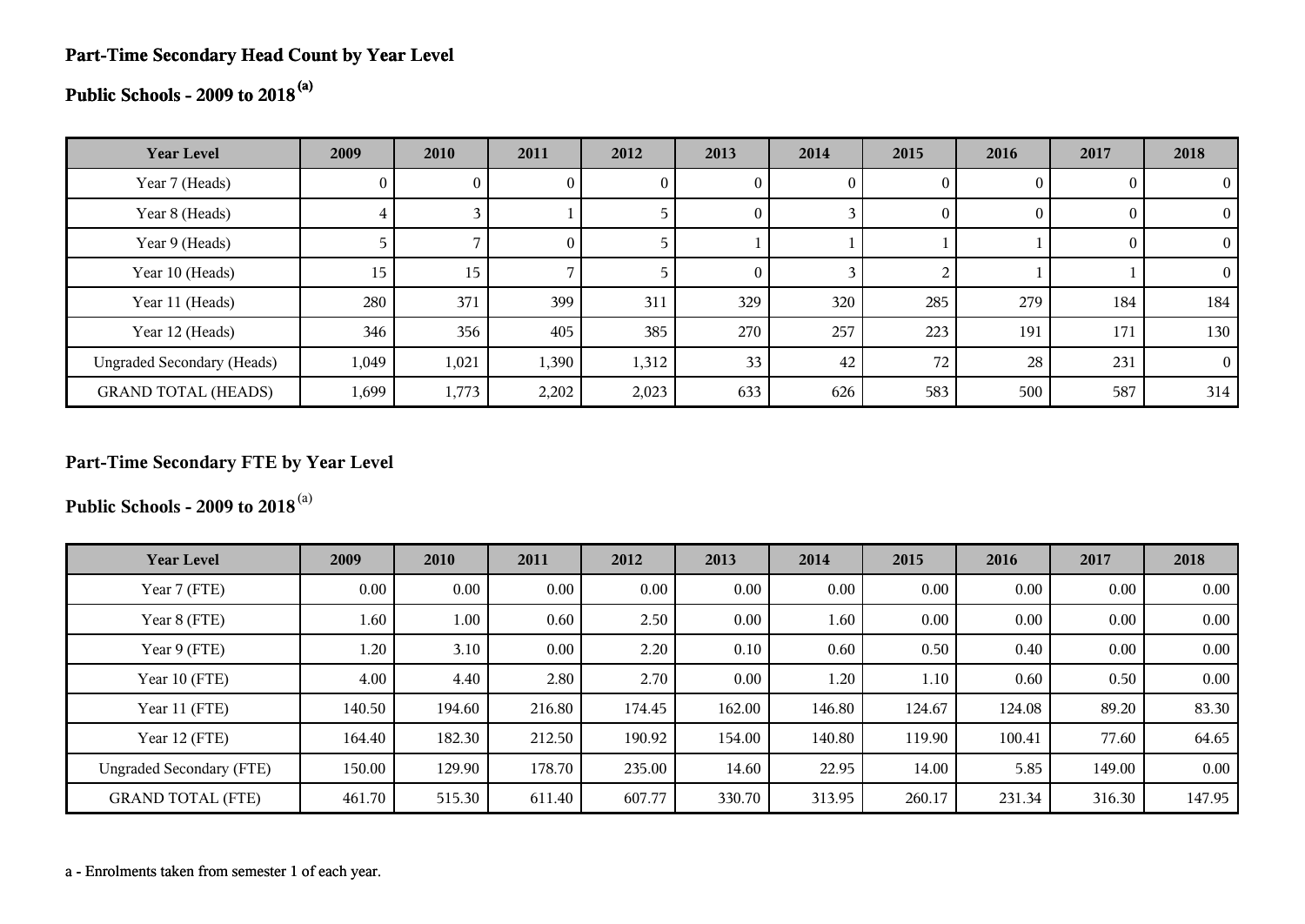#### **Part-Time Secondary Head Count by Year Level**

**Non-Government Schools - 2009 to 2018(a)**

| <b>Year Level</b>                 | 2009       | 2010 | 2011 | 2012 | 2013 | 2014 | 2015 | 2016 | 2017 | 2018     |
|-----------------------------------|------------|------|------|------|------|------|------|------|------|----------|
| Year 7 (Heads)                    | U          |      |      | U    |      |      |      |      |      |          |
| Year 8 (Heads)                    |            | U.   |      | v    | U    |      | 0    |      |      | $\Omega$ |
| Year 9 (Heads)                    | 0          |      | U    | U    |      |      |      |      |      | $^{(1)}$ |
| Year 10 (Heads)                   | $_{0}$     | O.   |      |      |      |      |      | Ω    |      |          |
| Year 11 (Heads)                   |            |      | 10   |      | 0    |      | 10   |      | 13   | 18       |
| Year 12 (Heads)                   |            |      | 12   |      |      |      |      | x    |      | 9        |
| <b>Ungraded Secondary (Heads)</b> | $^{\circ}$ |      |      |      |      |      |      |      |      |          |
| <b>GRAND TOTAL (HEADS)</b>        |            |      | 27   |      |      | Q    | 21   | 24   | 27   | 31       |

# **Part-Time Secondary FTE by Year Level**

**Non-Government Schools - 2009 to 2018**(a)

| <b>Year Level</b>               | 2009     | 2010     | 2011     | 2012 | 2013     | 2014 | 2015  | 2016     | 2017     | 2018  |
|---------------------------------|----------|----------|----------|------|----------|------|-------|----------|----------|-------|
| Year 7 (FTE)                    | 0.00     | $0.00\,$ | 0.00     | 0.00 | 0.00     | 0.00 | 0.00  | $0.00\,$ | $0.00\,$ | 0.00  |
| Year 8 (FTE)                    | 0.10     | $0.00\,$ | 0.00     | 0.00 | 0.00     | 0.00 | 0.00  | 0.70     | 0.00     | 0.00  |
| Year 9 (FTE)                    | $0.00\,$ | 0.10     | $0.00\,$ | 0.00 | 0.50     | 0.00 | 0.60  | 1.10     | 0.10     | 0.00  |
| Year 10 (FTE)                   | $0.00\,$ | 1.00     | 0.80     | 0.80 | 1.00     | 0.00 | 0.60  | 4.40     | 0.00     | 0.80  |
| Year 11 (FTE)                   | 0.20     | 0.90     | 7.40     | 0.80 | 0.00     | 1.20 | 5.90  | 3.00     | 9.40     | 11.80 |
| Year 12 (FTE)                   | 1.30     | 1.60     | 7.80     | 0.10 | 1.60     | 4.40 | 3.20  | 4.90     | 7.00     | 3.80  |
| <b>Ungraded Secondary (FTE)</b> | 0.00     | $0.00\,$ | $0.00\,$ | 0.00 | $0.00\,$ | 0.00 | 1.00  | $0.00\,$ | 1.20     | 1.80  |
| <b>GRAND TOTAL (FTE)</b>        | 1.60     | 3.60     | 16.00    | 1.70 | 3.10     | 5.60 | 11.30 | 14.10    | 17.70    | 18.20 |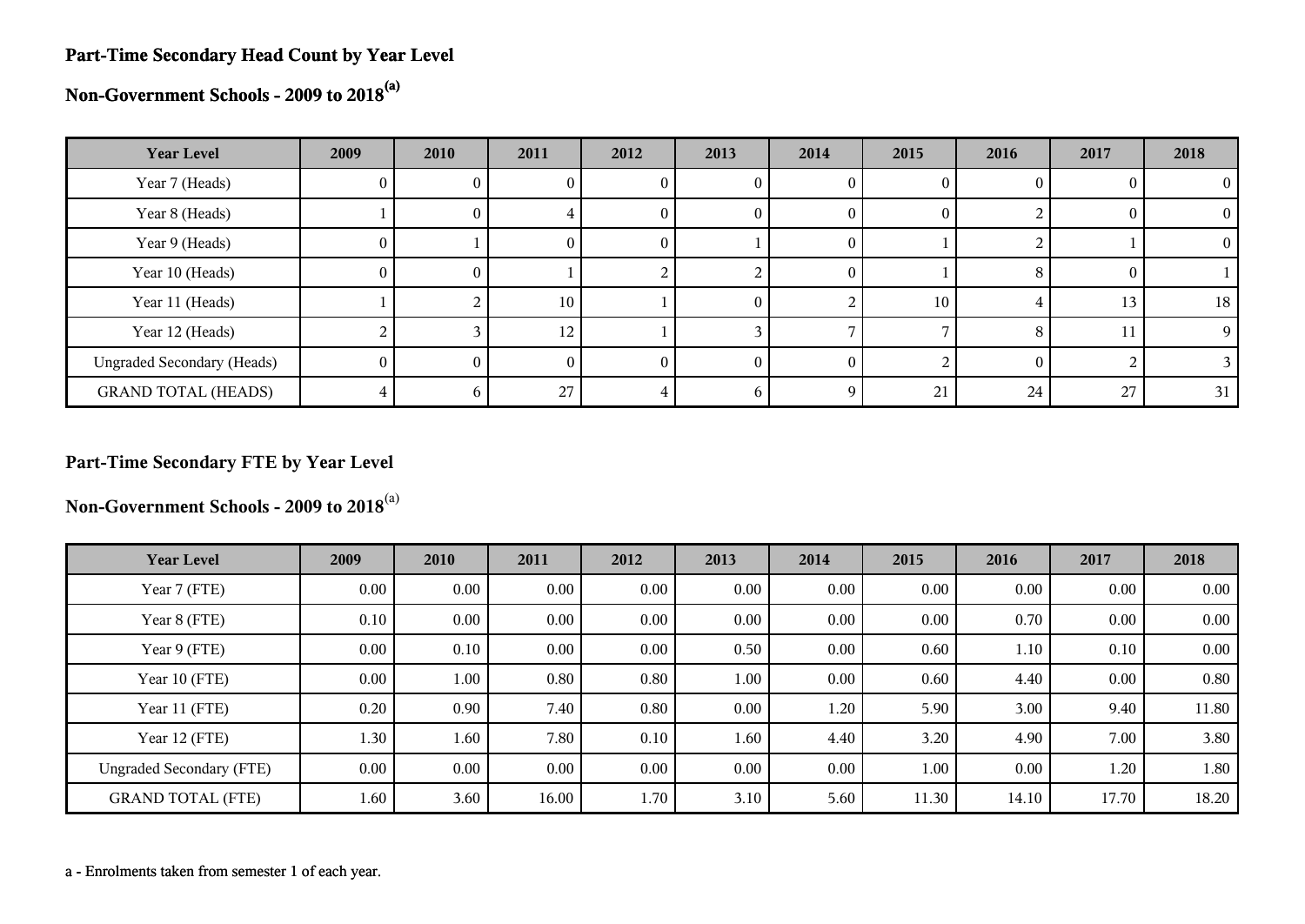#### **Part-Time Aboriginal Secondary Head Count by Year Level**

**Public and Non-Government Schools - 2009 to 2018(a)**

| <b>Year Level</b>                 | 2009     | 2010     | 2011            | 2012 | 2013     | 2014         | 2015 | 2016     | 2017 | 2018       |
|-----------------------------------|----------|----------|-----------------|------|----------|--------------|------|----------|------|------------|
| Year 7 (Heads)                    | U        | v        |                 | U    | U        |              |      |          |      |            |
| Year 8 (Heads)                    | $\theta$ | 0        | U               | -1   | O        |              |      | $\theta$ |      | $\Omega$   |
| Year 9 (Heads)                    | $\theta$ | $\Omega$ | 0.              |      | $\theta$ |              |      |          |      | $\Omega$   |
| Year 10 (Heads)                   | $\Omega$ | O.       | 0.              |      |          |              |      |          |      | $^{\circ}$ |
| Year 11 (Heads)                   | 14       | 33       | 10 <sub>1</sub> | 11   |          | 8            |      |          |      |            |
| Year 12 (Heads)                   |          |          | 14              |      |          | <sub>b</sub> |      |          |      |            |
| <b>Ungraded Secondary (Heads)</b> | $\theta$ |          | 0               | 12   |          |              |      | $\Omega$ |      |            |
| <b>GRAND TOTAL (HEADS)</b>        | 17       | 36       | 24              | 38   |          | 20           | 14   | 15       | 10   |            |

# **Part-Time Aboriginal Secondary FTE by Year Level**

**Public and Non-Government Schools - 2009 to 2018**(a)

| <b>Year Level</b>               | 2009  | 2010     | 2011     | 2012  | 2013     | 2014  | 2015 | 2016     | 2017 | 2018 |
|---------------------------------|-------|----------|----------|-------|----------|-------|------|----------|------|------|
| Year 7 (FTE)                    | 0.00  | $0.00\,$ | $0.00\,$ | 0.00  | 0.00     | 0.00  | 0.00 | 0.00     | 0.00 | 0.00 |
| Year 8 (FTE)                    | 0.00  | $0.00\,$ | 0.00     | 1.90  | 0.00     | 1.60  | 0.00 | 0.00     | 0.00 | 0.00 |
| Year 9 (FTE)                    | 0.00  | $0.00\,$ | $0.00\,$ | 1.50  | 0.00     | 0.60  | 0.50 | 0.40     | 0.00 | 0.00 |
| Year 10 (FTE)                   | 0.00  | 1.00     | $0.00\,$ | 2.20  | $1.00\,$ | 1.00  | 0.60 | 2.60     | 0.50 | 0.00 |
| Year 11 (FTE)                   | 8.60  | 25.40    | 6.70     | 5.15  | 2.35     | 3.20  | 3.60 | 3.05     | 1.85 | 0.90 |
| Year 12 (FTE)                   | 1.40  | 2.00     | 10.30    | 0.85  | 1.90     | 4.10  | 1.05 | 2.60     | 0.00 | 1.80 |
| <b>Ungraded Secondary (FTE)</b> | 0.00  | 0.00     | $0.00\,$ | 1.20  | $0.00\,$ | 0.00  | 1.00 | $0.00\,$ | 3.25 | 0.00 |
| <b>GRAND TOTAL (FTE)</b>        | 10.00 | 28.40    | 17.00    | 12.80 | 5.25     | 10.50 | 6.75 | 8.65     | 5.60 | 2.70 |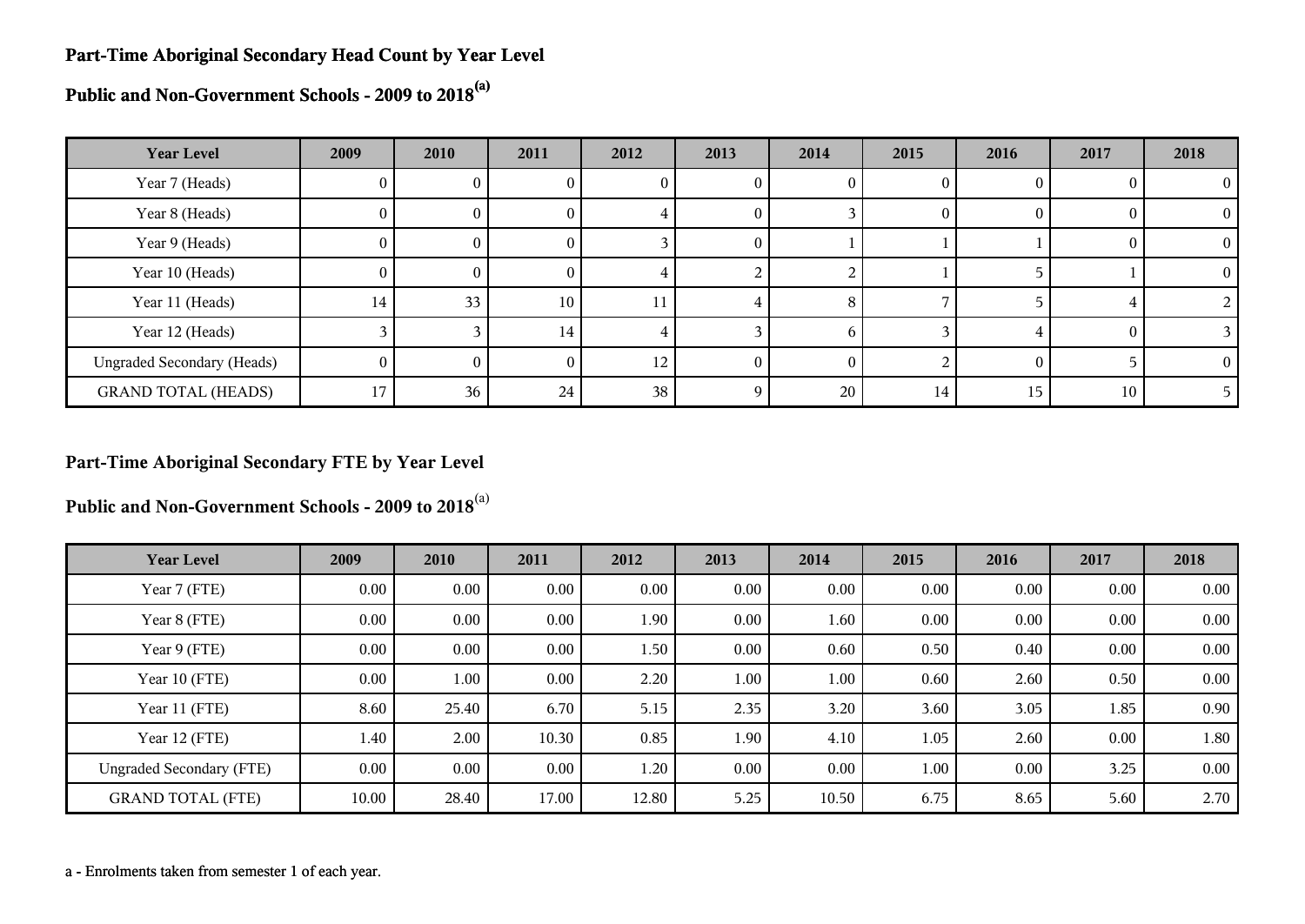# **Part-Time Aboriginal Secondary Head Count by Year Level**

# **Public Schools - 2009 to 2018(a)**

| <b>Year Level</b>                 | 2009     | 2010 | 2011         | 2012            | 2013 | 2014     | 2015 | 2016     | 2017     | 2018 |
|-----------------------------------|----------|------|--------------|-----------------|------|----------|------|----------|----------|------|
| Year 7 (Heads)                    |          |      | v            |                 |      | 0        |      |          |          |      |
| Year 8 (Heads)                    | $\theta$ |      | U            |                 |      |          |      | $\theta$ |          |      |
| Year 9 (Heads)                    | 0        |      | O            |                 |      |          |      |          |          |      |
| Year 10 (Heads)                   | 0        |      | $\mathbf{U}$ |                 |      |          |      | $\theta$ |          |      |
| Year 11 (Heads)                   | 14       | 33   |              |                 |      | 8        |      |          |          |      |
| Year 12 (Heads)                   |          |      |              |                 |      | h        |      |          | $\Gamma$ |      |
| <b>Ungraded Secondary (Heads)</b> | 0        | 0    | $\theta$     | 12 <sub>1</sub> |      | $\theta$ |      | 0        |          |      |
| <b>GRAND TOTAL (HEADS)</b>        | 17       | 36   |              | 38              |      | 20       | 10   | 8        | 10       |      |

#### **Part-Time Aboriginal Secondary FTE by Year Level**

**Public Schools - 2009 to 2018**(a)

| <b>Year Level</b>               | 2009  | 2010     | 2011     | 2012  | 2013     | 2014  | 2015 | 2016     | 2017 | 2018 |
|---------------------------------|-------|----------|----------|-------|----------|-------|------|----------|------|------|
| Year 7 (FTE)                    | 0.00  | $0.00\,$ | $0.00\,$ | 0.00  | $0.00\,$ | 0.00  | 0.00 | $0.00\,$ | 0.00 | 0.00 |
| Year 8 (FTE)                    | 0.00  | $0.00\,$ | $0.00\,$ | 1.90  | $0.00\,$ | 1.60  | 0.00 | 0.00     | 0.00 | 0.00 |
| Year 9 (FTE)                    | 0.00  | $0.00\,$ | $0.00\,$ | 1.50  | 0.00     | 0.60  | 0.50 | 0.40     | 0.00 | 0.00 |
| Year 10 (FTE)                   | 0.00  | $0.00\,$ | $0.00\,$ | 2.20  | 0.00     | 1.00  | 0.00 | 0.00     | 0.50 | 0.00 |
| Year 11 (FTE)                   | 8.60  | 25.40    | 2.50     | 5.15  | 2.35     | 3.20  | 3.60 | 3.05     | 1.85 | 0.90 |
| Year 12 (FTE)                   | 1.40  | 2.00     | 4.70     | 0.85  | 1.90     | 4.10  | 0.85 | 1.40     | 0.00 | 1.80 |
| <b>Ungraded Secondary (FTE)</b> | 0.00  | $0.00\,$ | $0.00\,$ | 1.20  | 0.00     | 0.00  | 0.00 | $0.00\,$ | 3.25 | 0.00 |
| <b>GRAND TOTAL (FTE)</b>        | 10.00 | 27.40    | 7.20     | 12.80 | 4.25     | 10.50 | 4.95 | 4.85     | 5.60 | 2.70 |